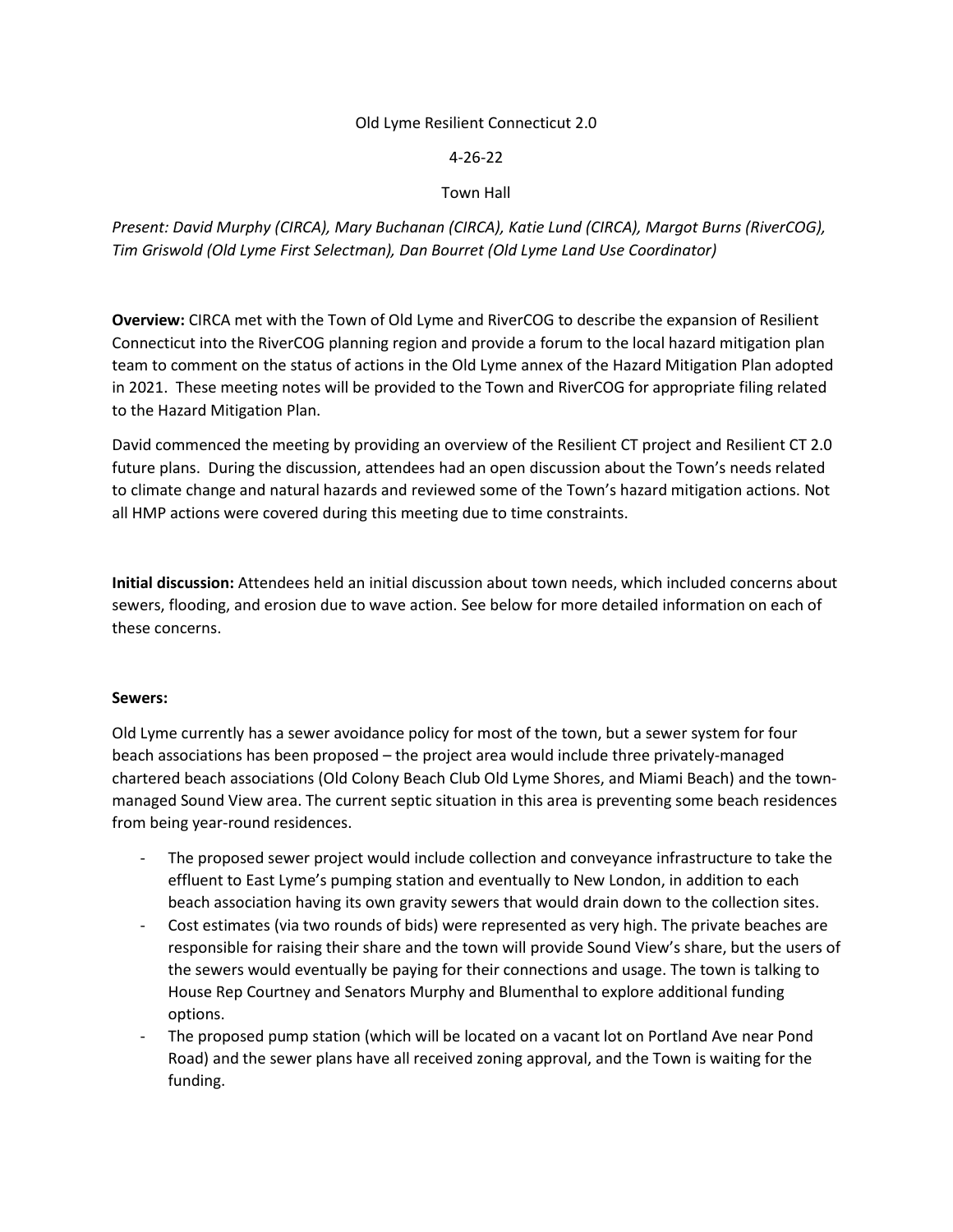- If the sewer system is constructed, the pump station will be located outside of the current 100 flood zone; it is not clear whether this will continue to be true as flood zones change in the future.
	- $\circ$  The pump station will have a generator, but it will likely be sufficient for only 2 days; some residents are concerned this is not enough time to operate the pumping station during an outage.
- There are also stormwater management concerns in these beach association areas in addition to sewer, which have led to debates at planning meetings. Some people don't want to approve the sewers until more adequate drainage measures are implemented.
- The private beaches used to have separate private water companies, but these have mostly been folded into Connecticut Water Company, with the exception of Miami Beach. The well fields are near the railroad tracks and are currently relatively safe from saltwater intrusion. There is some concern that moving more water out of the area through the proposed sewer might affect the recharge of the bedrock aquifers that supply the wellfields, and make them more vulnerable to saltwater intrusion.
- Fuss & O' Neill and Woodard & Curran are the engineers used for the project.

# **Flooding:**

- There are consistent flooding concerns related to Swan Brook, including the stream corridor through the beach community and the outfall. The Town-owned outfall comes into Long Island Sound via two 36-inch pipes under the beach, and is an open channel upstream to the north. The pipes cross at least 300 feet of beach. There is a wooden crib protecting the outfall, which has weathered some damage over the years and often is blocked by shifting sandbars.
	- $\circ$  The engineer is considering a swale instead of a fixed pipe for the downstream section.
	- $\circ$  The town is aiming for a certificate of permission instead of a permit to address this issue temporarily until there is a new plan. The cost for this will likely be around \$55,000, possibly paid for with ARPA money or else with local funding.
- Pond Road residences are sometimes flooded out of their driveways.
- White Sands Beach: An unnamed stream is enclosed in a concrete structure and an 18-inch pipe that goes by some housing and then under the beach. The grade and routing of the State-owned pipe are believed somewhat problematic, so if the structures remain unchecked the nearby houses can flood. The stream flows from the north where a former tidal marsh is located. Several solutions have been proposed, such as having the water move laterally through the marsh or adding a duckbill.
	- $\circ$  DEEP is responsible for this pipe so the town's ability to address this is limited. The town does often dig it out, but this is a temporary solution.
	- $\circ$  The Howard Beach community needs to drive through the White Sands area in order to evacuate, but could find their way blocked by a flood. Some of the CIRCA delineated Zones of Shared Risk reflect this limited egress. In the event of a forecast storm or flood, the fire department goes down to the beach communities with loudspeakers and makes an announcement advising residents to leave.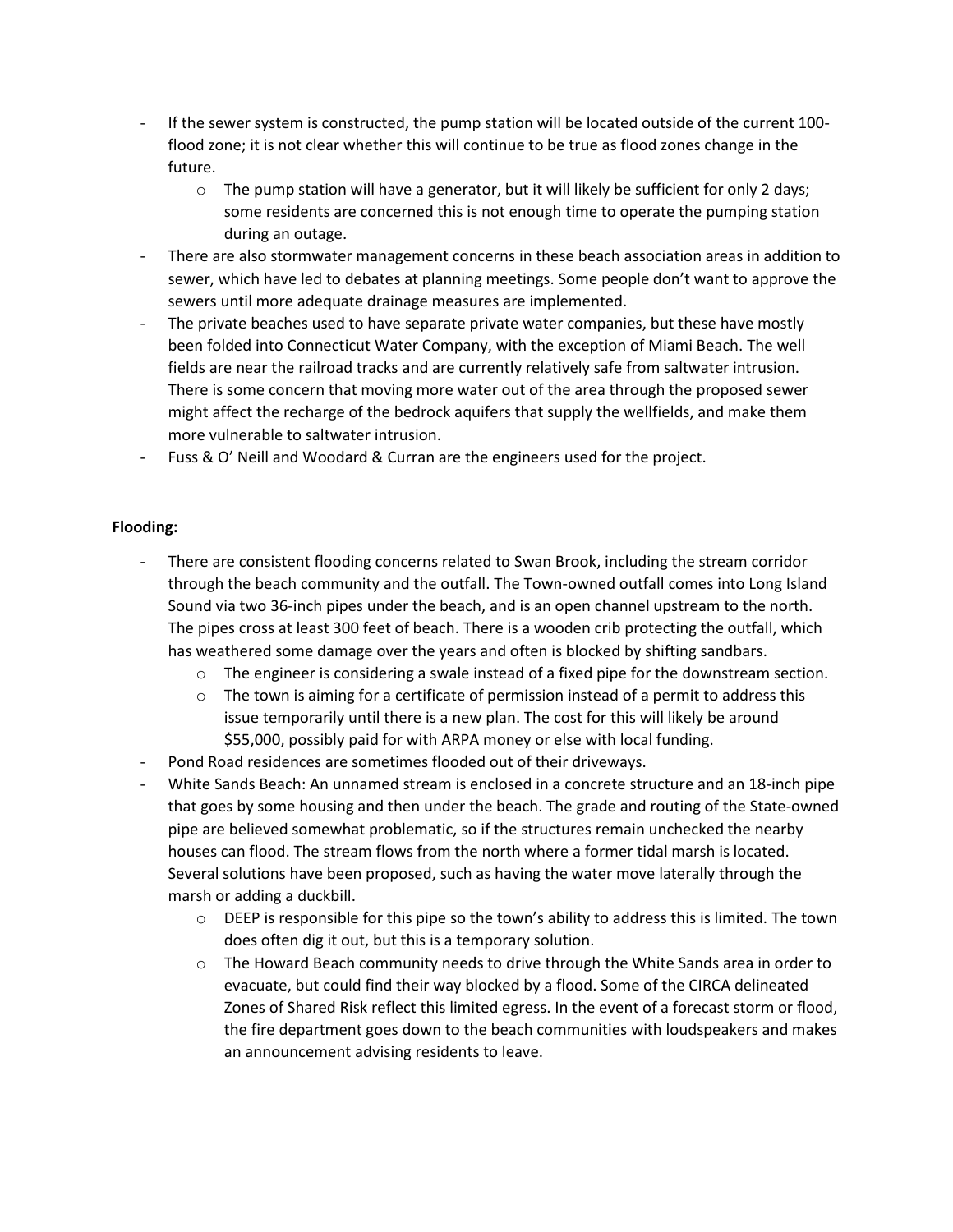- The Cross Lane underpass floods consistently, as does the underpass by Point O'Woods and the culvert under the Amtrak rail line. The Mile Creek underpass and the McCurdy underpass are both higher in elevation and reportedly do not flood as often.
- Just before Point O' Woods on Rt 156, there is a low dip (located after Windward Lane, near Three Mile River). This can get 8-10 feet of water in a big storm.

## **Erosion:**

- Erosion due to wave action is a moderate concern (the former Griswold Point is a notable example of a landscape that has been significantly changed due to erosion). The First Selectman expressed interest in wave attenuation devices (WAD), but foresaw opposition from boatowners and other beach-users.
- Point O' Woods is reportedly "silting in".
- A number of the beaches have groins.
- Katie noted that open space lands facing erosion might be good candidates for living shorelines (as opposed to private lands where landowners might prefer sea walls). Funding may be available from state and other sources for living shoreline projects.

**Review of HMP Actions**: Due to time constraints, not all actions were discussed. Status updates are included below for the actions that were covered during the conversation.

| #<br><b>Activity</b> | Goal/Objective                                                      | <b>Activity Description</b>                                                                                                                                                                                    | <b>Status Reported by Location Planning</b><br><b>Team</b>                          |
|----------------------|---------------------------------------------------------------------|----------------------------------------------------------------------------------------------------------------------------------------------------------------------------------------------------------------|-------------------------------------------------------------------------------------|
|                      | $\mathbf{\mathbf{\mathbf{\mathsf{H}}}}$<br>$\overline{\phantom{0}}$ | <b>Business Recovery Plan.</b> Emergency Management is working<br>on long-term recovery for COVID-19, ESF14, Regional<br>Emergency Planning Team. Complete this work and expand<br>to other natural disasters. | This is still needed. David noted that<br>this may be elevated to the COG<br>level. |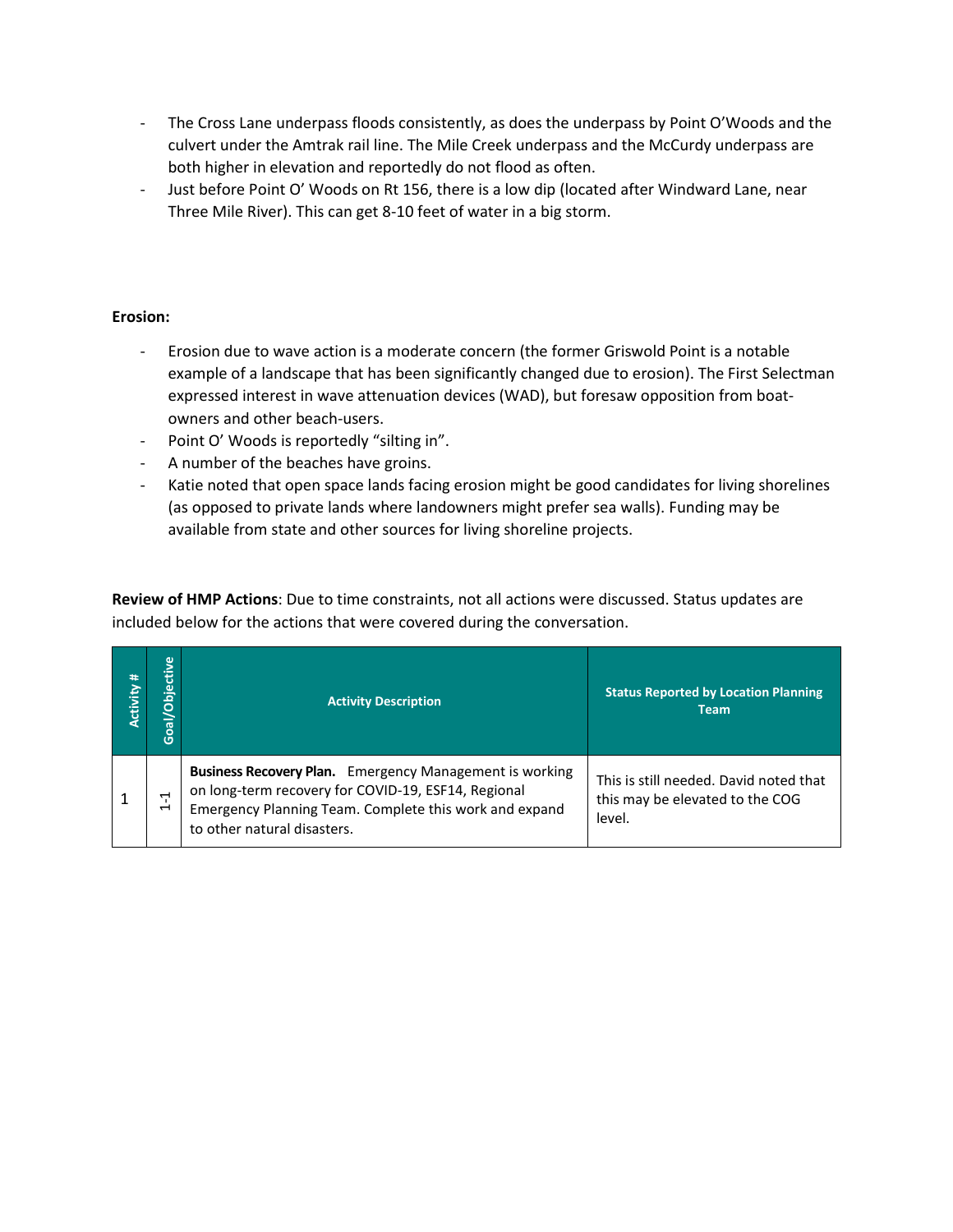| Activity #     | Goal/Objective | <b>Activity Description</b>                                                                                                                                                                                                                                                                                               | <b>Status Reported by Location Planning</b><br><b>Team</b>                                                                                                                                                                                                                                                                                                      |
|----------------|----------------|---------------------------------------------------------------------------------------------------------------------------------------------------------------------------------------------------------------------------------------------------------------------------------------------------------------------------|-----------------------------------------------------------------------------------------------------------------------------------------------------------------------------------------------------------------------------------------------------------------------------------------------------------------------------------------------------------------|
| $\overline{2}$ | $1 - 1$        | <b>Capital Improvement Program.</b><br>Use Capital Improvement Program (CIP) to set aside funds for<br>infrastructure improvements to reduce loss of life and property<br>during natural hazard (NH) events.                                                                                                              | There is a 5-year Capital Plan, but<br>there is presently a town surplus<br>that can be used as needed for<br>projects that reduce flooding or<br>when natural disasters happen.                                                                                                                                                                                |
|                | $1 - 1$        | Plan of Conservation and Development.<br>During the next update, add this plan by reference to the<br><b>POCD</b>                                                                                                                                                                                                         | The POCD was updated in 2021.                                                                                                                                                                                                                                                                                                                                   |
| 3              | $1 - 1$        | Design Standards.<br>Use SHPO Best Practices Guide for resilience when evaluating<br>design of improvements to at risk historic and cultural resources.                                                                                                                                                                   | Most of the historic resources are in<br>the town center historic district<br>where retrofits such as elevations<br>and floodproofing are less needed<br>and likely to alter the historic<br>character of the district. The most<br>at-risk homes in the beach<br>communities are not listed as<br>historic structures, despite their<br>potential eligibility. |
| 4              | $1 - 1$        | Flood Zone Study.<br>Review other flood study work (i.e. CIRCA SLR Study)<br>currently available and prepare recommendations for<br>incorporation the next time there is a FEMA flood study.<br>Evaluate incorporation into planning initiatives before there<br>is a FEMA flood study update.                            | FEMA will be releasing new maps of<br>the region this year, but it is unclear<br>if any new modeling is being done.<br>Margot will look into this.                                                                                                                                                                                                              |
| 5              | $1 - 1$        | Grants. Identify and apply for grants to fund infrastructure<br>improvements and other mitigation tasks identified in this<br>plan.                                                                                                                                                                                       | A bridge on Mile Creek Road was<br>replaced, 50/50 with town funds and<br>state funds. Grassy Hill bridge was<br>slightly elevated. The bridge on 156<br>will likely be redone. By DOT                                                                                                                                                                          |
| 6              | $3-1$          | Local Sea Level Rise Study.<br>Review and use CIRCA SLR Study, UCONN Sea Grant<br>education outreach, flood susceptibility mapping to<br>investigate possible mitigation actions and to assess legal,<br>financial and policy implications. Establish an ad hoc<br>committee to look at impacts and make recommendations. | No committee or commission has<br>been established. The town<br>sometimes is challenged to identify<br>people to fill commissions.                                                                                                                                                                                                                              |
| 7              | $1 - 1$        | Possible Open Space Criteria. Acquisition of open space is<br>ongoing. Make flooding and SLR a criterion. Advance an<br>assertive land acquisition plan to reserve vacant land<br>subject to NHs.                                                                                                                         | The town regularly acquires open<br>space when possible, but mostly<br>focuses on properties that are<br>contiguous with other open space<br>properties. The Town and Land Trust<br>together own 2,000 acres. The Town                                                                                                                                          |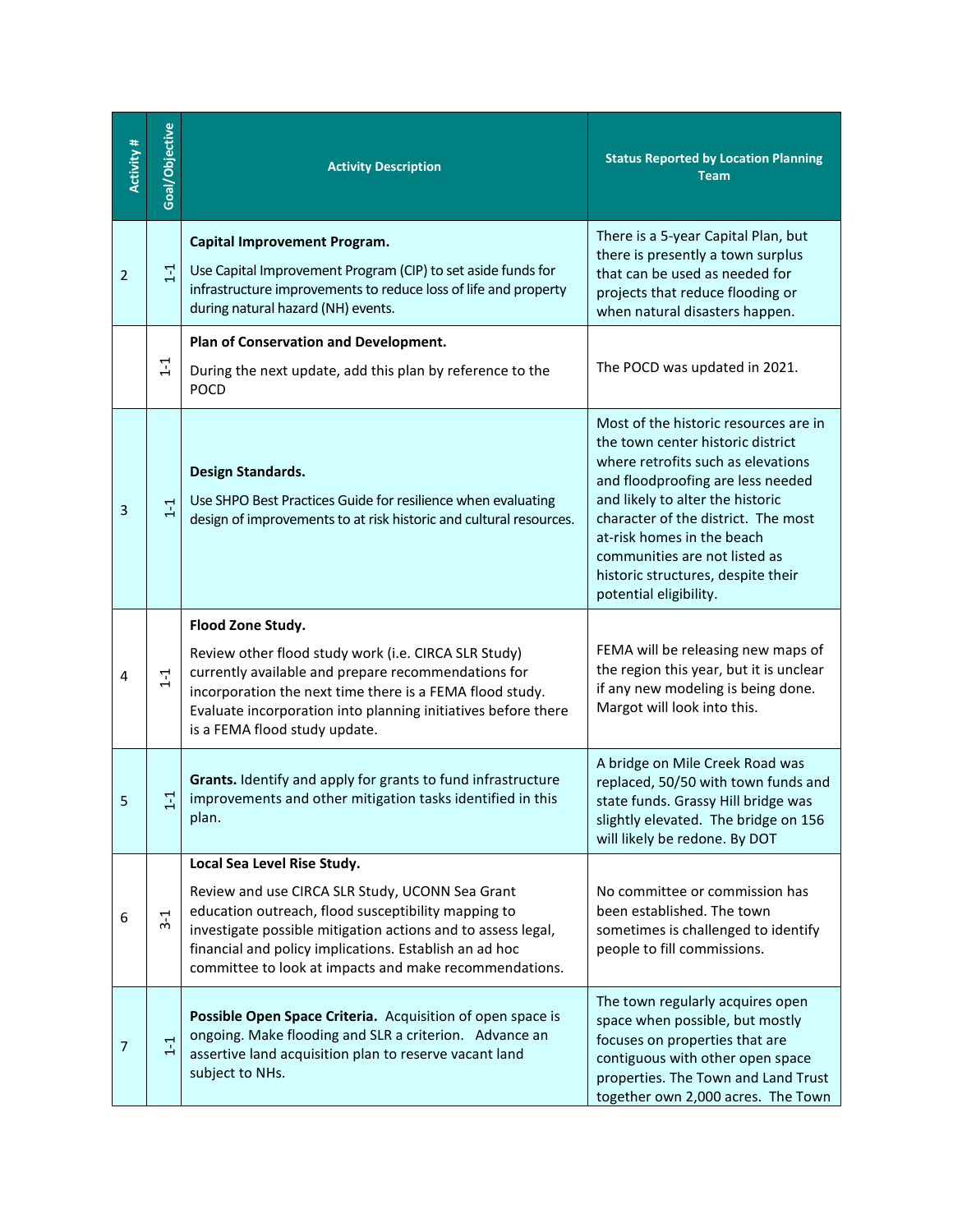| Activity # | Goal/Objective | <b>Activity Description</b>                                                                                                                                                                                                                                                                                                                                                                                       | <b>Status Reported by Location Planning</b><br><b>Team</b>                                                                                                                                                                                                                                                                                                                                                                      |
|------------|----------------|-------------------------------------------------------------------------------------------------------------------------------------------------------------------------------------------------------------------------------------------------------------------------------------------------------------------------------------------------------------------------------------------------------------------|---------------------------------------------------------------------------------------------------------------------------------------------------------------------------------------------------------------------------------------------------------------------------------------------------------------------------------------------------------------------------------------------------------------------------------|
|            |                |                                                                                                                                                                                                                                                                                                                                                                                                                   | provides \$75,000 per year to a fund<br>that can be used to purchase land.                                                                                                                                                                                                                                                                                                                                                      |
| 8          | $2 - 1$        | Post Disaster School Arrangements. Establish reciprocal<br>arrangements with other school districts for getting<br>students back into classes during extended recovery<br>periods. Working with other Town School Districts.<br>Distance learning post COVID-19 could eliminate the need.<br>Re-evaluate in 5 years.                                                                                              | Not discussed                                                                                                                                                                                                                                                                                                                                                                                                                   |
| 9          | $1 - 1$        | Potential Financial Impact of Probable Events. Estimate<br>the municipal tax revenue that could potentially be lost in<br>various events to provide the Board of Selectmen and<br>Board of Finance with an idea of how large a "rainy day"<br>fund might be necessary to cover that post disaster period<br>when there would be minimal income and maximum<br>output of public funds at all levels of government. | While this action has not been<br>completed as written here, the First<br>Selectman explained that the<br>commercial tax base is about 5% of<br>the grand list and the residential tax<br>base is about 90%. This presents a<br>concern related to losses in a flood<br>or storm event. As noted above, the<br>Town presently has a surplus that<br>can be used.                                                                |
| 10         | $1 - 1$        | Private Property Funds. Evaluate opportunities for public<br>funding for projects on private property where the benefits<br>exceed the costs. Potential to share resources between<br>town and beach communities.                                                                                                                                                                                                 | Not discussed, but based on the<br>discussions that occurred, this<br>approach has been challenging in the<br>past.                                                                                                                                                                                                                                                                                                             |
| 11         | $1 - 1$        | Regulations. Strengthen existing subdivision regulations to<br>either optimally prevent road or house construction within<br>the floodplain, or alternatively raise structures above BFE.<br>Looking at increasing setbacks to tidal wetlands from 50 to<br>100 feet.                                                                                                                                             | Not discussed                                                                                                                                                                                                                                                                                                                                                                                                                   |
| 12         | $\frac{1}{1}$  | Critical Facilities. Upgrade as necessary all facility<br>mechanicals, such as generators, in municipal and other<br>critical facilities. Continue to participate in a regional<br>sheltering program with East Lyme and others. Add<br>generator to Sr. Center.                                                                                                                                                  | The Old Lyme fire marshal has been<br>working on this. Most buildings now<br>have generators; town staff is not<br>aware of any obvious gaps. The fire<br>marshal can also bring a portable<br>generator to affected locations.<br>Many private homeowners also have<br>their own generators (although the<br>generators aren't required to be<br>raised above the base flood<br>elevation unless the house is also<br>raised). |
| 13         | $2 - 1$        | Firefighting Infrastructure Analysis. Evaluate existing<br>firefighting infrastructure to identify needs for<br>improvement to cover gaps in availability. Underway with<br>ISO review in 2020.                                                                                                                                                                                                                   | Not discussed                                                                                                                                                                                                                                                                                                                                                                                                                   |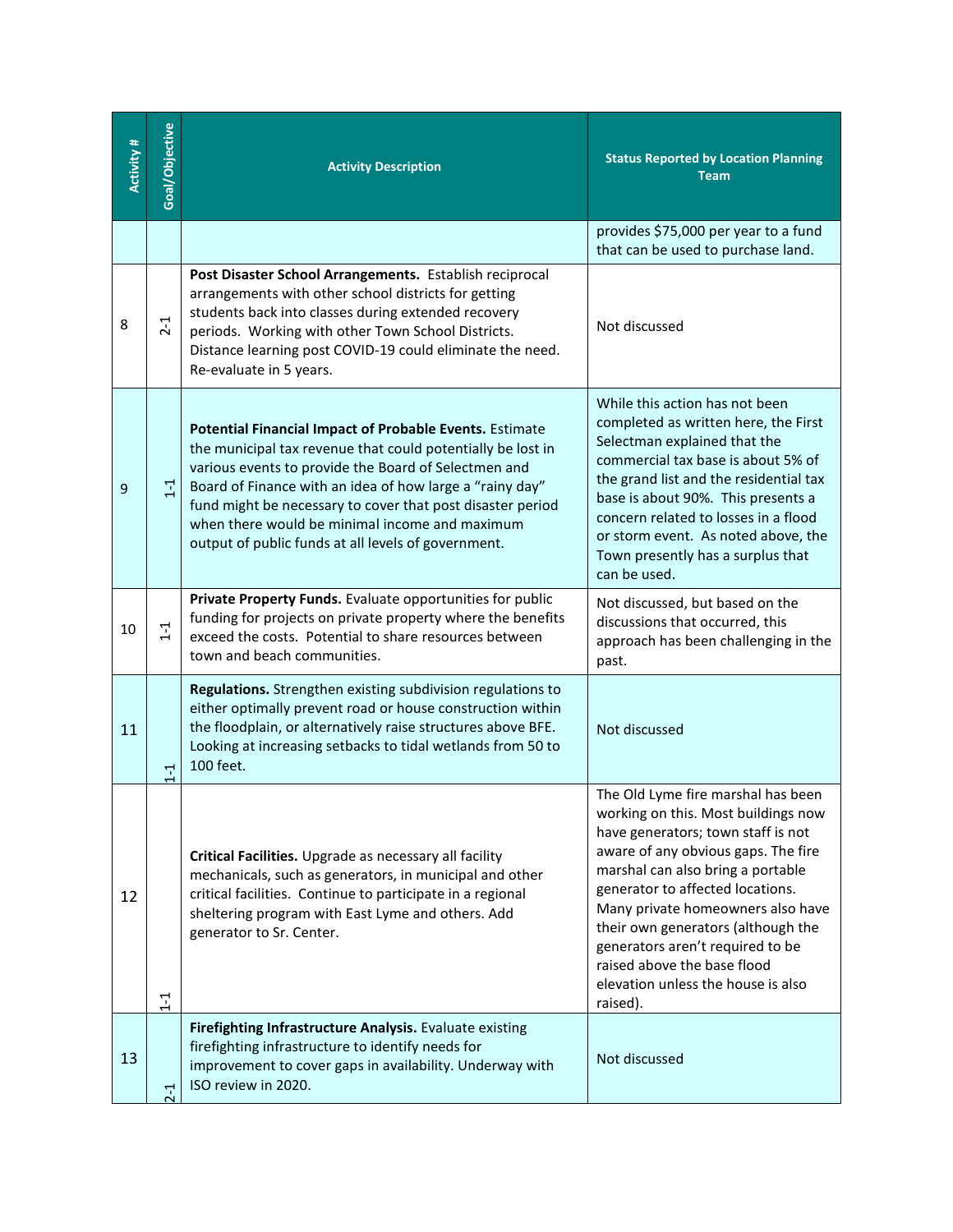| <b>Activity#</b> | Goal/Objective | <b>Activity Description</b>                                                                                                                                                                                                                                                                                                                                                                                                | <b>Status Reported by Location Planning</b><br><b>Team</b>                                                                                                                                                                                                                                                                                                                                                             |
|------------------|----------------|----------------------------------------------------------------------------------------------------------------------------------------------------------------------------------------------------------------------------------------------------------------------------------------------------------------------------------------------------------------------------------------------------------------------------|------------------------------------------------------------------------------------------------------------------------------------------------------------------------------------------------------------------------------------------------------------------------------------------------------------------------------------------------------------------------------------------------------------------------|
| 14               | $1 - 1$        | Municipal Buildings Capable of being Shelters. Future<br>investment in municipal structures should include funding<br>for new construction or renovation that will assure the<br>structure is compliant with the standards for use as a<br>shelter, to the extent possible. Need 24-hour location to be<br>set up at schools. Town Hall is currently in flood zone.                                                        | The senior center can be used as a<br>cooling center and backup or<br>temporary shelter (it has air<br>conditioning and generator). The<br>town hall can be used for warming.<br>The high school is the primary<br>shelter, and can be used as a cooling<br>center; the schools in Old Lyme are<br>more air-conditioned than some of<br>the other towns. Regional school<br>district 18 includes Old Lyme and<br>Lyme. |
| 15               | $3-1$          | Promote Self Inspection. Develop a list of techniques for<br>homeowner self-inspection especially for those located in<br>coastal areas.                                                                                                                                                                                                                                                                                   | Not discussed                                                                                                                                                                                                                                                                                                                                                                                                          |
| 16               | $1 - 1$        | Risk Reduction. Develop a strategy and funding program to<br>elevate or relocate structures of flood-prone properties or<br>acquire RL properties that request a "buy-out". Encourage<br>owners of repetitive loss and severe repetitive loss<br>properties (residential and commercial) to obtain<br>assistance for hazard mitigation funding from DEEP/FEMA<br>for elevation of structures and repairs where applicable. | Landowners are not interested in<br>selling to town; if anything, people<br>are buying more flood-prone<br>properties to reconstruct or replace<br>houses. With reference to the home<br>being flooded by beaver activity<br>(below), the Town is not inclined to<br>acquire this property.                                                                                                                            |
| 17               | 부<br>N         | Upgrade Fire Fighting Infrastructure. Upgrade existing fire<br>ponds to ensure adequate water supply is available.<br>Construct new fire ponds and fire wells where water is not<br>currently available. Upgrade where appropriate and<br>maintain dry hydrants and water sources to ensure<br>adequate fire- fighting capability. Any subdivision more<br>than three homes pond or cistern.                               | Not discussed                                                                                                                                                                                                                                                                                                                                                                                                          |
| 18               | $2 - 1$        | Dam Inventory. Review DEEP requirements (i.e. rules<br>updated for high hazard dams). Need for future inundation<br>studies. Update inventory of dams and assess downstream<br>risks due to catastrophic failure. Include State, Town, and<br>Privately-owned dams. Future studies on Dam inundation<br>are needed and DEEPs database needs to be updated to<br>reflect existing dams not listed.                          | The Rogers Lake Dam on Town<br>Woods Road was repaired about 5<br>years ago, paid for by the Town of<br>Old Lyme. There are a few<br>downstream dams that are believed<br>in decent shape. Residents have<br>complained about beavers (Black<br>Hall Pond). A home near this pond<br>(noted above) has experienced very<br>wet or flooded conditions due to<br>beaver activity.                                        |
| 19               | $2-1$          | Dune Restoration. Review Sea Grant study on living<br>shoreline projects/education on dunes. Implement dune<br>restoration and marshland protection techniques for flood                                                                                                                                                                                                                                                   | No progress has occurred here.                                                                                                                                                                                                                                                                                                                                                                                         |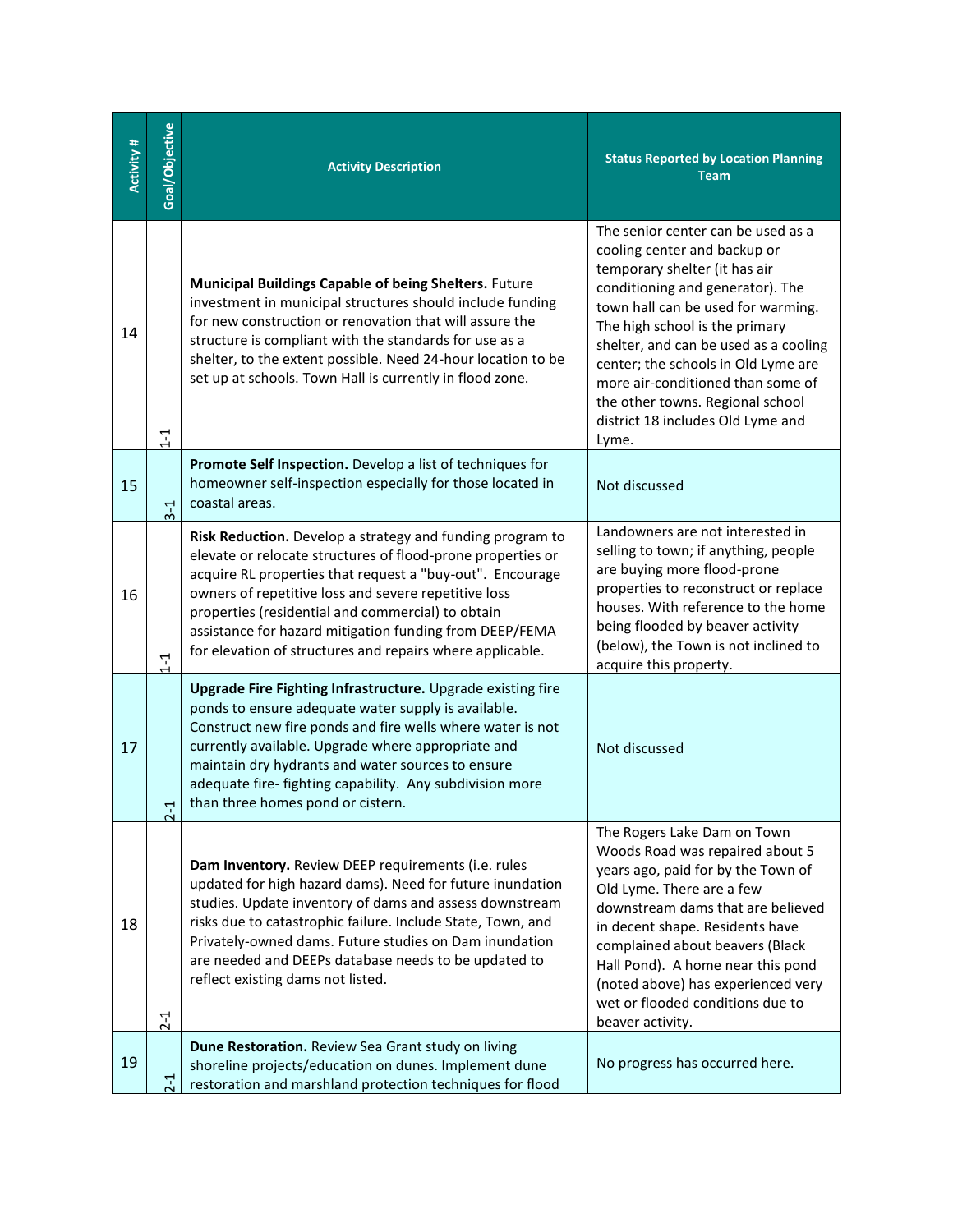| Activity # | Goal/Objective           | <b>Activity Description</b>                                                                                                                                                                                                                                                                                                                                                                                                                                                                                                                                                                                                                            | <b>Status Reported by Location Planning</b><br><b>Team</b>                                                                                                         |
|------------|--------------------------|--------------------------------------------------------------------------------------------------------------------------------------------------------------------------------------------------------------------------------------------------------------------------------------------------------------------------------------------------------------------------------------------------------------------------------------------------------------------------------------------------------------------------------------------------------------------------------------------------------------------------------------------------------|--------------------------------------------------------------------------------------------------------------------------------------------------------------------|
|            |                          | storage and surge protection.                                                                                                                                                                                                                                                                                                                                                                                                                                                                                                                                                                                                                          |                                                                                                                                                                    |
| 10         | $2 - 1$                  | Drought Mitigation. Consider regulatory changes to require<br>moisture sensors for all newly installed irrigation systems.                                                                                                                                                                                                                                                                                                                                                                                                                                                                                                                             | Not discussed                                                                                                                                                      |
| 21         | $3-1$                    | Risk Assessment. Use GIS to conduct NH risk assessments<br>that identify potentially affected areas and depicts<br>evacuation routes.                                                                                                                                                                                                                                                                                                                                                                                                                                                                                                                  | Not discussed                                                                                                                                                      |
| 22         | $1 - 1$                  | Street Tree Program. Implement a tree hazard<br>management program to encourage appropriate planting<br>practices to minimize future storm damage to buildings,<br>utilities and streets.                                                                                                                                                                                                                                                                                                                                                                                                                                                              | Old Lyme has worked with<br>Eversource on an extensive program<br>to remove hazardous trees. The<br>Town believes this has saved money<br>on cleanup after storms. |
| 23         | $3-1$                    | <b>Circulate Existing Literature.</b> Access existing literature<br>prepared by regional groups, the Chamber of Commerce<br>and FEMA and display for public distribution in the Library.<br>Already completed for Town Hall                                                                                                                                                                                                                                                                                                                                                                                                                            | Not discussed                                                                                                                                                      |
| 24         | $3 - 1$                  | Drought Education. Coordinate with Connecticut Water<br>Company on public education and public service<br>announcements during droughts. Add recommendations<br>for moisture sensors and other water conservation<br>techniques.                                                                                                                                                                                                                                                                                                                                                                                                                       | Not discussed                                                                                                                                                      |
| 25         | $3-1$                    | Preparedness Webpage. Annually (or as events dictate)<br>update Town website with NH preparedness information,<br>including hazard areas, evacuation routes deemed<br>appropriate per NH event and locations of shelters. Post on<br>Town website information about recovery assistance<br>following NH events. Update town webpage with the<br>section on Hazard Preparedness for the public. Include<br>maps of evacuation route, storm surge areas, and shelters.<br>Include options for mitigation for residential structures and<br>business recovery and provide links to FEMA, NOAA,<br>DEMHS and RiverCOG websites for additional information. | Not discussed                                                                                                                                                      |
| 26         | $3-1$                    | Neighborhood Mitigation. Engage neighborhood<br>associations annually to participate in implementing the NH<br>Mitigation Plan. Encourage engagement in future HMP<br>updates.                                                                                                                                                                                                                                                                                                                                                                                                                                                                         | Not discussed                                                                                                                                                      |
| 27         | $2 -$<br>1,<br>$3-$<br>1 | Repetitive Loss and Other Flood Prone Properties. Work<br>with property owners to identify funding sources to<br>mitigate properties through elevation or acquisition.<br>Identify means of overcoming past challenge of not having<br>the appetite to be the subgrantee and contract with<br>owners.                                                                                                                                                                                                                                                                                                                                                  | The town has not considered buying<br>out landowners; many do not want<br>to leave, as discussed above for<br>action #16.                                          |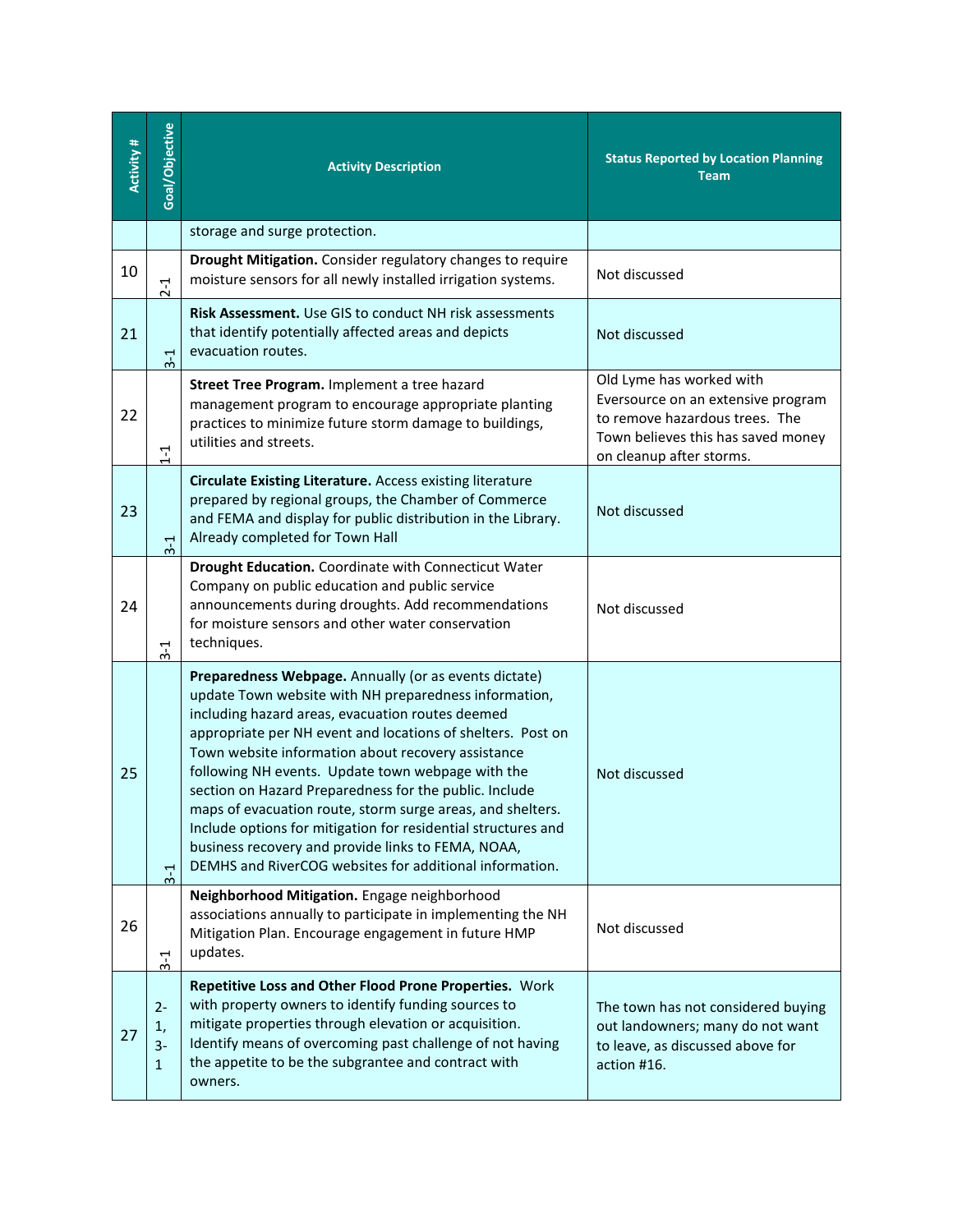| Activity # | Objective<br>$\overline{\text{Goal}}$ | <b>Activity Description</b>                                                                                                                                                                                                                                                         | <b>Status Reported by Location Planning</b><br><b>Team</b>                                                                                                                                                                                                                                                                  |
|------------|---------------------------------------|-------------------------------------------------------------------------------------------------------------------------------------------------------------------------------------------------------------------------------------------------------------------------------------|-----------------------------------------------------------------------------------------------------------------------------------------------------------------------------------------------------------------------------------------------------------------------------------------------------------------------------|
| 28         | 2-                                    | <b>Conduct engineering studies to mitigate various Town-</b><br>owned structures in need of repair, culverts, pipes, bridges,<br>etc., on Town-owned roadways that are causing flooding<br>and overtopping problems. Replace 1-2 annually. Cross<br>Lane Underpass is top priority. | This was discussed through open<br>discussions and through other<br>actions.                                                                                                                                                                                                                                                |
| 29         | $2 -$                                 | Support mitigation projects that will result in protection of<br>public or private property from natural hazards through<br>stormwater management improvements for areas<br>identified by the Town. Identify and implement one per<br>year.                                         | The Town has not been able to make<br>progress on this action, as the<br>logistics have been complex. As<br>noted above, residents in the beach<br>communities have asked for<br>stormwater improvements during<br>sewer project implementation.<br>Residents of Old Lyme Estates have<br>addition concerns as noted below. |

### **Open Discussion:**

- There is an existential concern about the elevation of West End Drive and the homes located along the road – "how long is West End Drive going to be there?" The Town believes road elevations are too expensive relative to the benefits that result.
- The Town participates in Sustainable CT and may move from silver to gold status.
- David asked if there is there anything else that we haven't yet talked about related to climate concerns? The following points summarize the discussion and capture some of the earlier discussions:
	- o Miami Beach experiences consistent flooding when tides flood the brook and then flood the houses. It is unclear if any drainage improvements would help here.
	- $\circ$  Swan Brook In addition to the flood risk, some walls are located along the banks of the brook, and it is unclear who is responsible for maintaining these (likely the homeowners).
		- There might need to be a bigger analysis of this watercourse.
	- o White Sands Beach as previously noted.
	- $\circ$  Old Lyme Estates Development of the remaining vacant properties has caused concern among existing residents. The area is very flat and low-lying, and the development lacks stormwater collection and conveyance infrastructure. When severe rain events occur (such as the 8-inch rainfall in 2021), the basements reportedly flood. The town doesn't have the ability to refuse building permits if they are following zoning rules. The whole community is an AE flood zone.
		- **CIRCA will delineate a new nested Zone of Shared Risk around this** neighborhood.